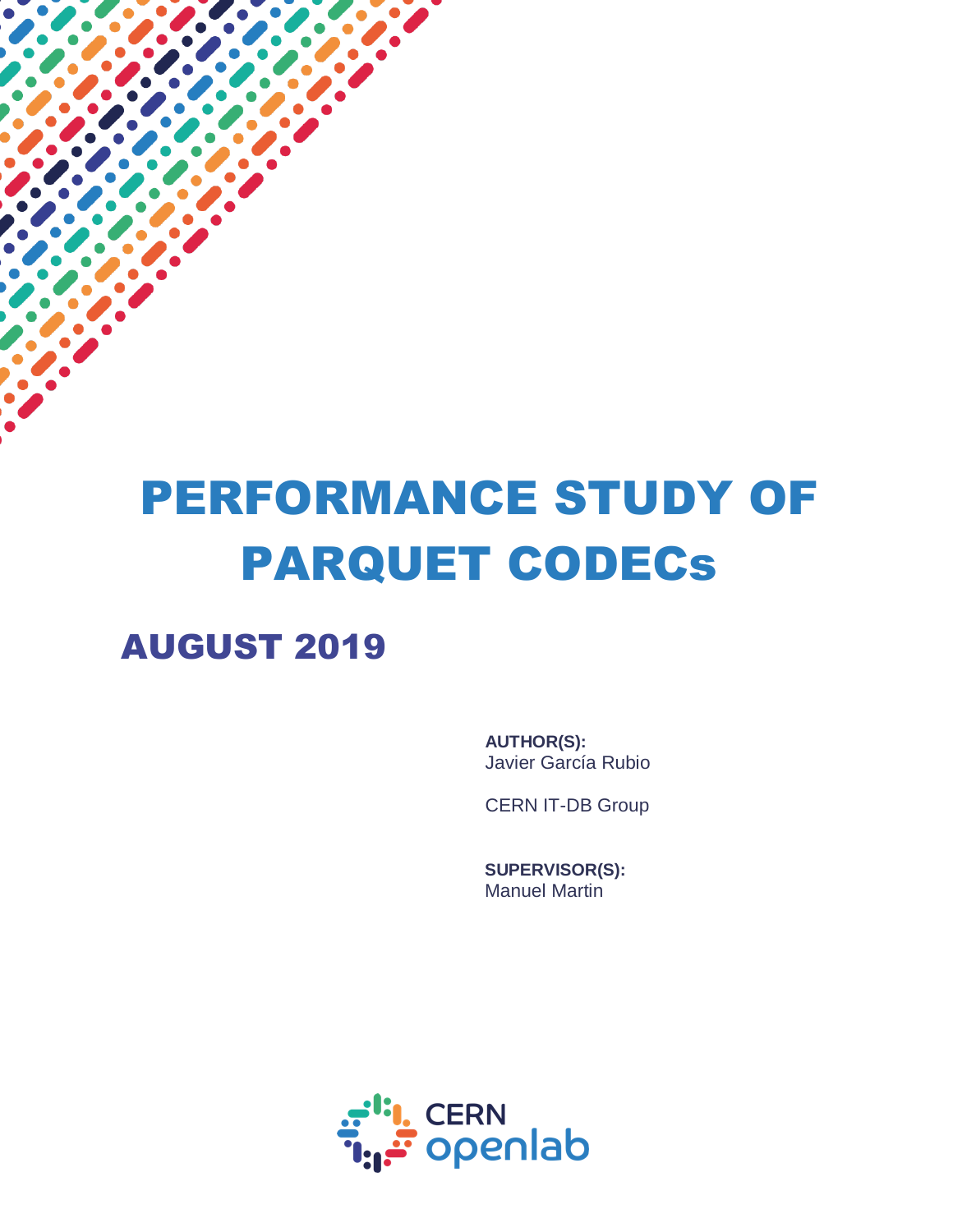

### **PROJECT SPECIFICATION**

#### 

Apache Parquet is a columnar storage format for the Hadoop ecosystem. The technology has become almost a de-factor standard due to important benefits and adventages such its seameless integraction with multiple choices of data processing framework, data model or programming language.

Another important aspect of this technology is the capacity to redure drastically the amount of storage required to persist data. That reduction is achieved based on the columnar format used but also to the compression codecs supported and applied to the data once it is transformed into parquet format.

This project studies the implications in terms of performance on data compression and access of the differents codecs available.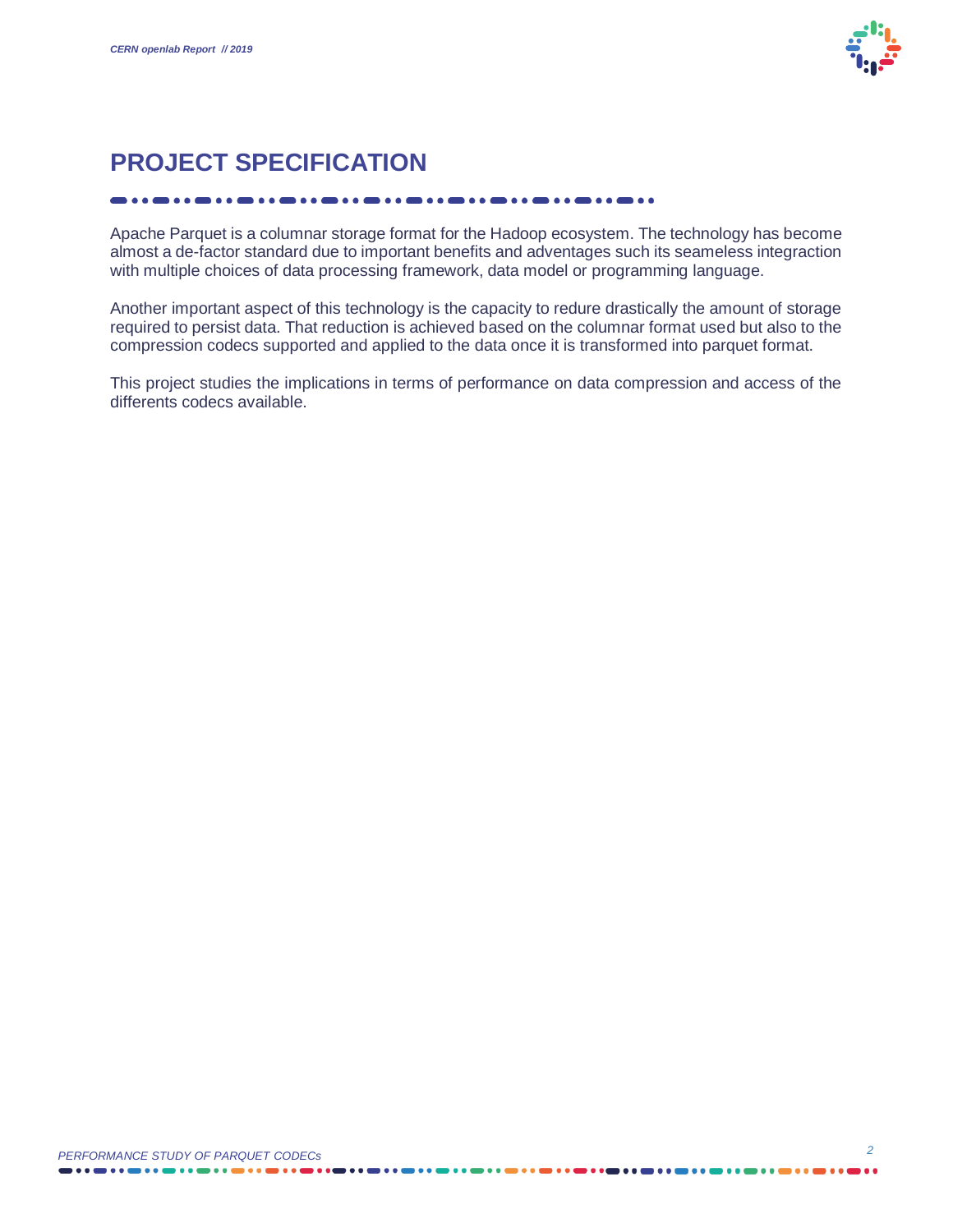

### **ABSTRACT**

.

This report describes the work carried out to study and evaluate the performance and footprint of different parquet compression codecs on data retrival and analytics scenarios Parquet is a standard-de-facto and the data format used to persist and analyse mission-critical data coming from CERN's accelerators and experiments control systems.

The study applied Hadoop related technologies such as Scala and Spark and is based on real data obtained from the Next Generation Accelerator Logging Service (NXCALS). This data is compressed with the different codecs evaluated and after that we compare different relevant metrics like the compression rate and time AVG.Finally the results are evaluated and several conclusions are exposed.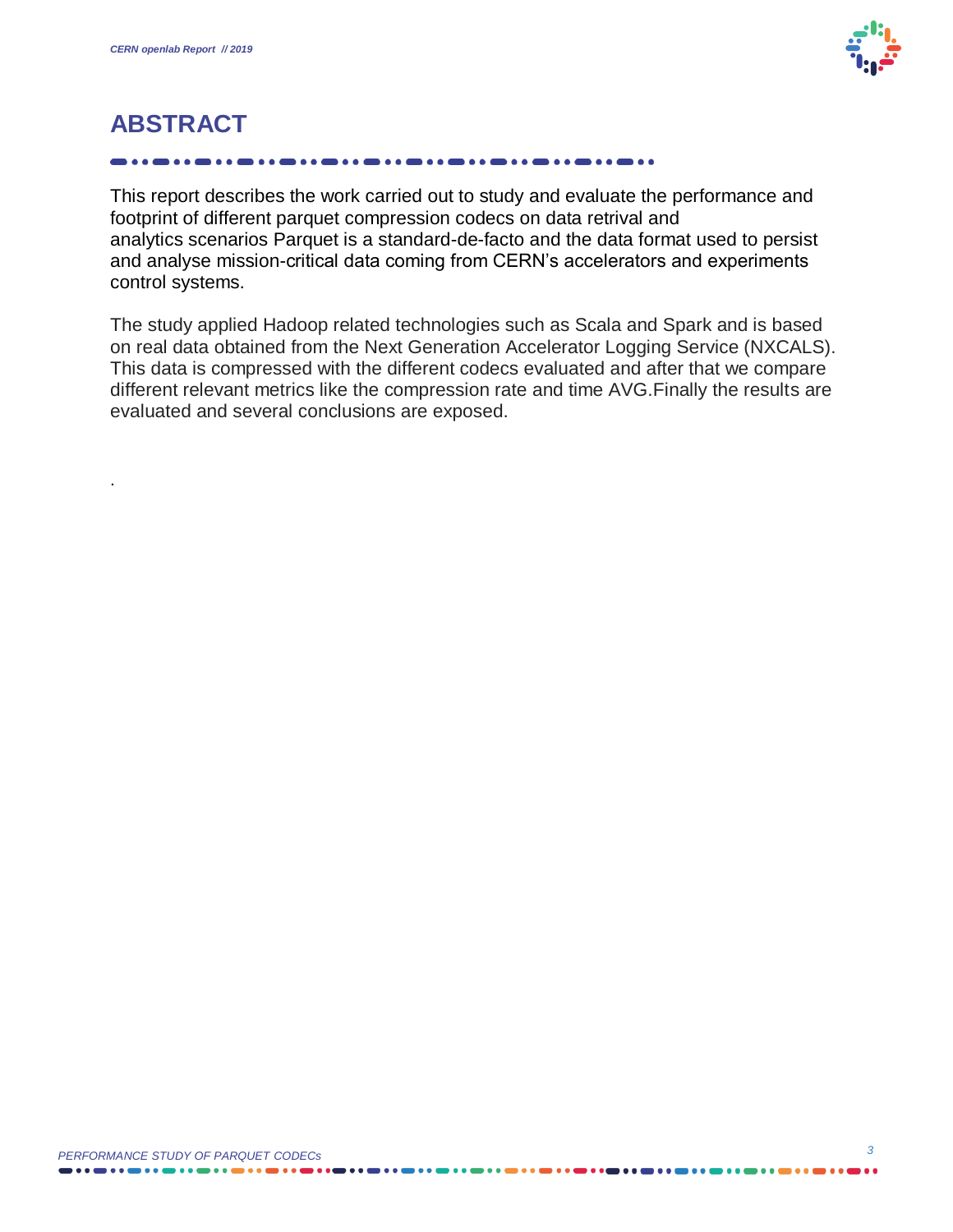

### **TABLE OF CONTENTS**

| <b>INTRODUCTION</b>                                                                              | 06 |
|--------------------------------------------------------------------------------------------------|----|
| <b>TECHNOLOGIES</b>                                                                              | 06 |
| <b>WORKFLOW</b><br><b>EXPERIMENTAL SETUP</b><br><b>METHODOLOGY</b>                               | 07 |
| <b>PERFORMANCE ANALYSIS</b><br><b>INTRODUCTION</b><br><b>COMPRESSION RATE</b><br><b>CPU TIME</b> | 09 |
| <b>CONCLUSIONS</b>                                                                               | 10 |
| <b>NEXT STEPS</b>                                                                                | 10 |
| <b>REFERENCES</b>                                                                                | 11 |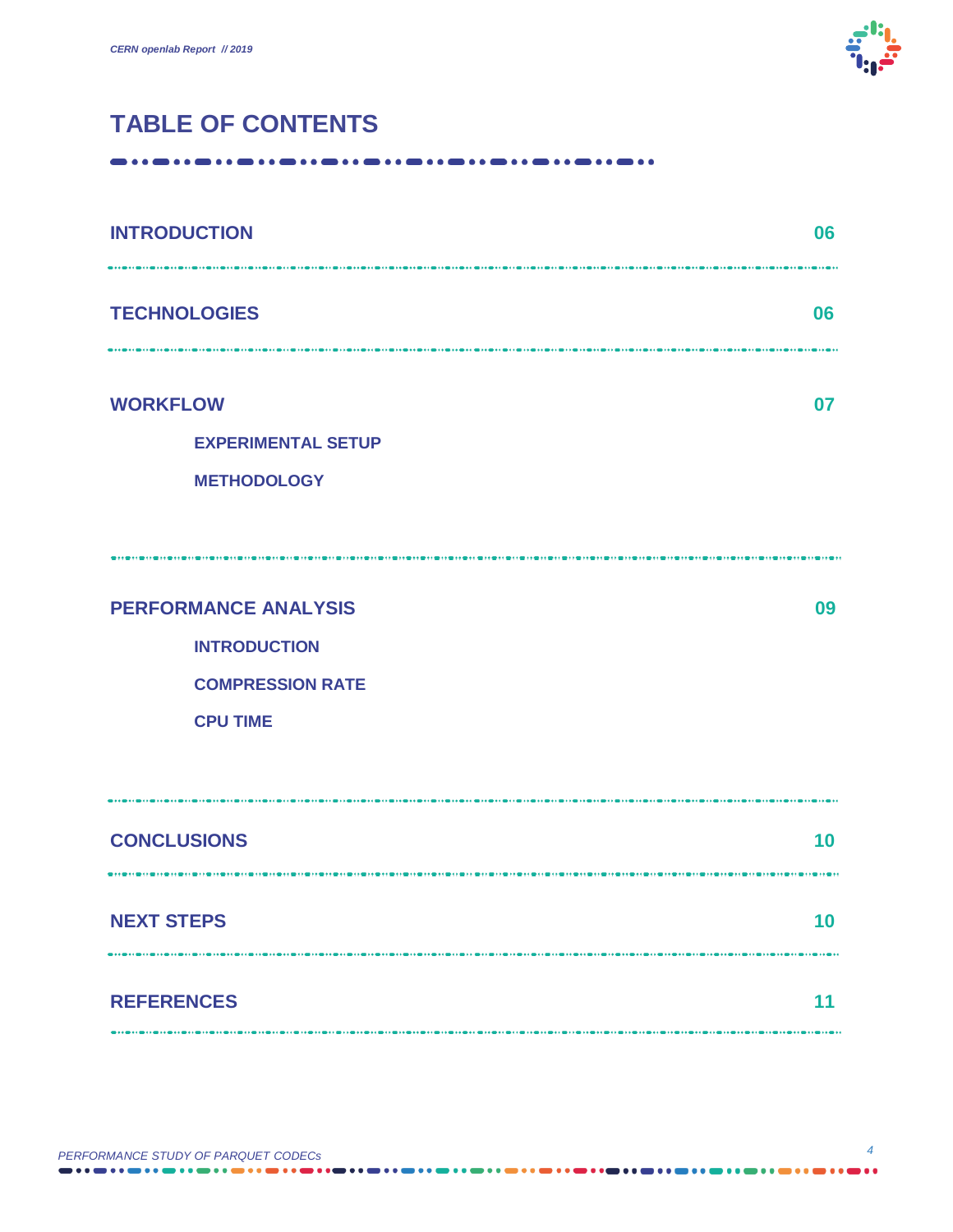

#### **ACKNOWLEDGMENTS**

I would like to thanks to my supervisor Manuel Martin for helping me with this project, for trusting on me and making me feel comfortable since the first day. I also would like express my special gratitude to CERN in general and CERN openlab team for giving me this opportunity.

. . . . . . . . . . . . . . . . .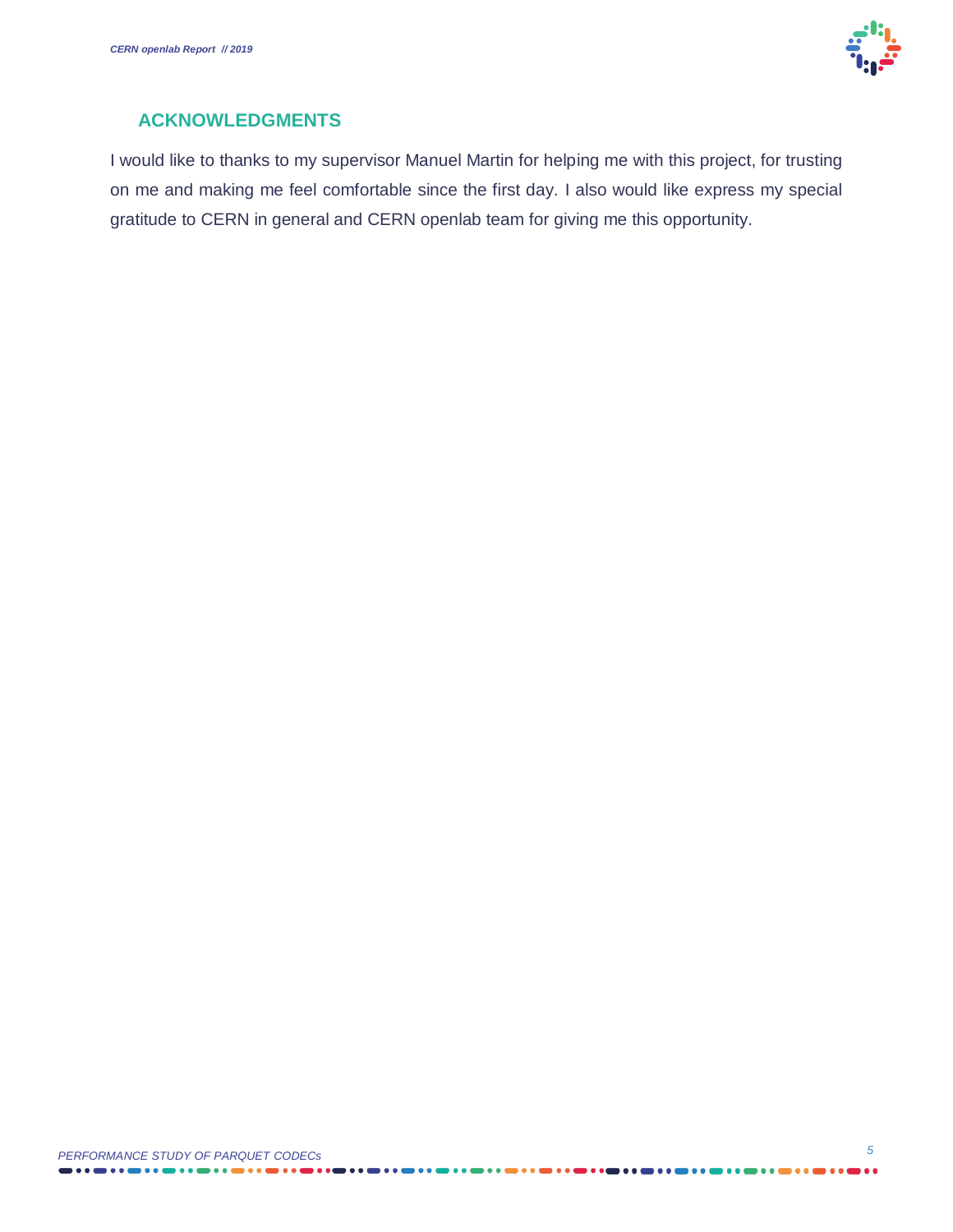

#### **1. INTRODUCTION**

The objective of this project is to evaluate the performance of the different codecs from Parquet to have the best result, considering the amount of data at CERN, which use Parquet. In this project we use real data from NXCALS (New Generation Accelerator Logging Service).

We studied how the different codecs (compression) affect the storage and access to the data. Data Access Performance, the CPU payload are evaluated and different configurations are tested in order to reduce those factors and get result for later comparisons among them and with new codec that Oracle is currently developing.

#### **2. TECHNOLOGIES**

In this project we applied Hadoop technology stack with special focus on Spark and Scala to create to develop the necessary performance testing tools and scripts. In addition, some special Hadoop and Java libraries are also used..

The decision toward this set of technologies was a natural choice based on the specifics of the project, that advantages of Hadoop, Java support and community for Spark and Scala.

> import java.io. import java.lang.management.ManagementFactory import scala.concurrent.duration. import scala.sys.process. import org.apache.hadoop.fs.FileSystem import org.apache.hadoop.fs.Path import org.apache.spark.scheduler.

> > *Figure 1. Libraries that I use*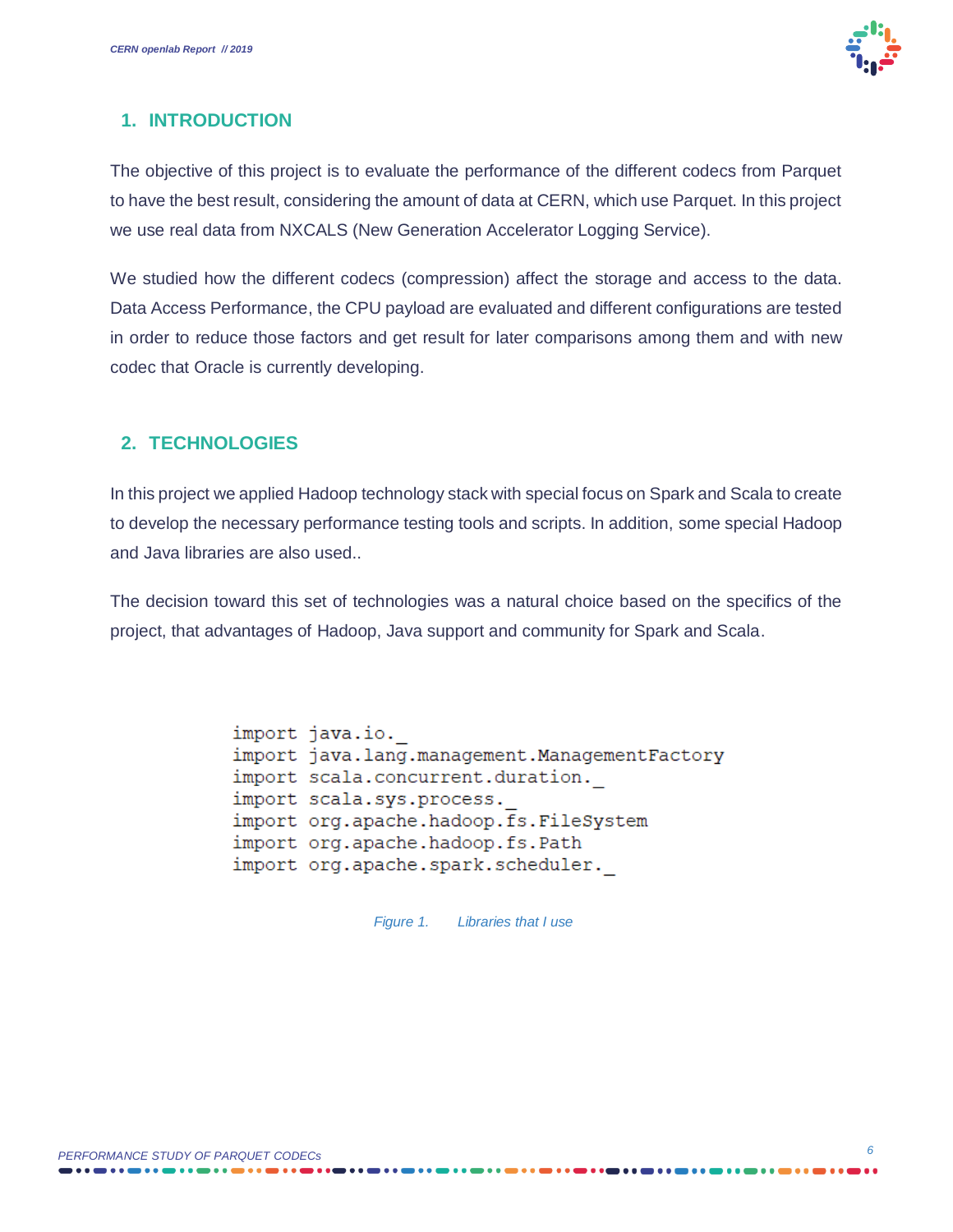

#### **3. WORKFLOW**

#### **a. EXPERIMENTAL SETUP**

For all the test performance we used a cloud based cluster (CERN openstack private cloud) with Hadoop environment, we used Hadoop version 3.1.1.

 On that environment is so optimal use Spark and Scala to create the script, both are supporting with a big community, their base is on Java and they work with HDFS (Hadoop Distributed File System) which is an important data for that project.

We use Spark version 2.4.3 and version 2.13 for Scala (they are the most recent version on that moment).

#### **b. METHODOLOGY**

In order to obtain a representative subset of data for the study, instead of obtaining data from a single system we focused on a time window. All data generated by the control system on a specific and limited time window is used, the time window was carefully selected taking into account factors such as the type of physic performed and the operation status of the accelerator at that time. Once that time window was identified, we needed to extract the corresponding data and move it from the production hadoop cluster to another hadoop cluster in order to ensure both that our benchmarks do not affect the production cluster and also that our results are not biased by potential and external workload on the cluster.

#### hadoop fs -copyToLocal hadoop\_path local\_path

#### *Figure 2. Command to copy data from Hadoop cluster to local*

Once the data is in our target test cluster, we need to obtain the list of files and use them as an input for the benchmarks



#### *Figure 3. Command to get parquet files and write it on a test file*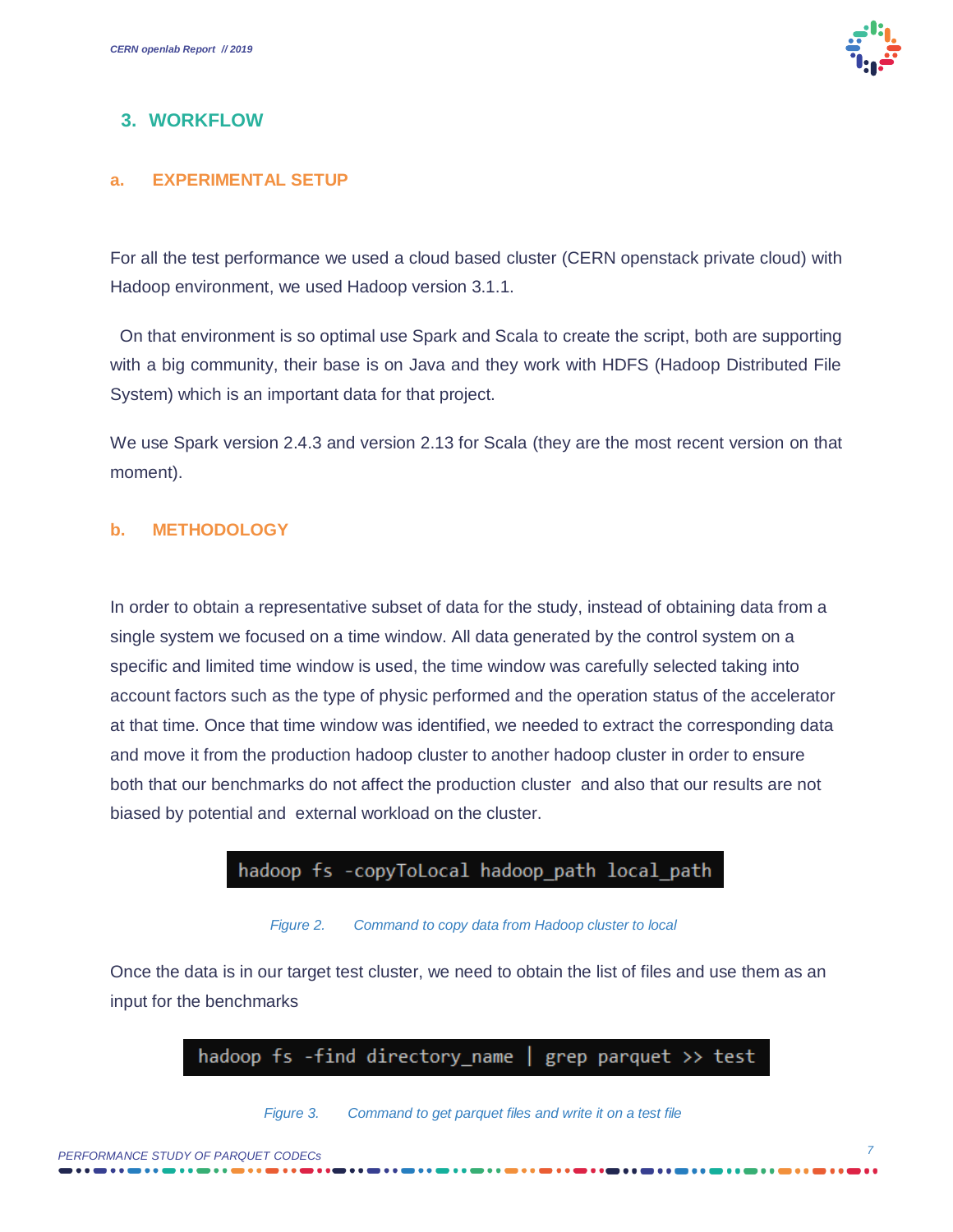

The benchmark script will take the file paths obtained in the previous step and compress them using the different codecs for parquet to obtain the performance metrics. These codecs are LZ4, GZIP, SNAPPY and Parquet (No codec). The transformation workflow applied can be seen in figure 3 and 4.



*Figure 4. Parquet to different codecs*





. . . .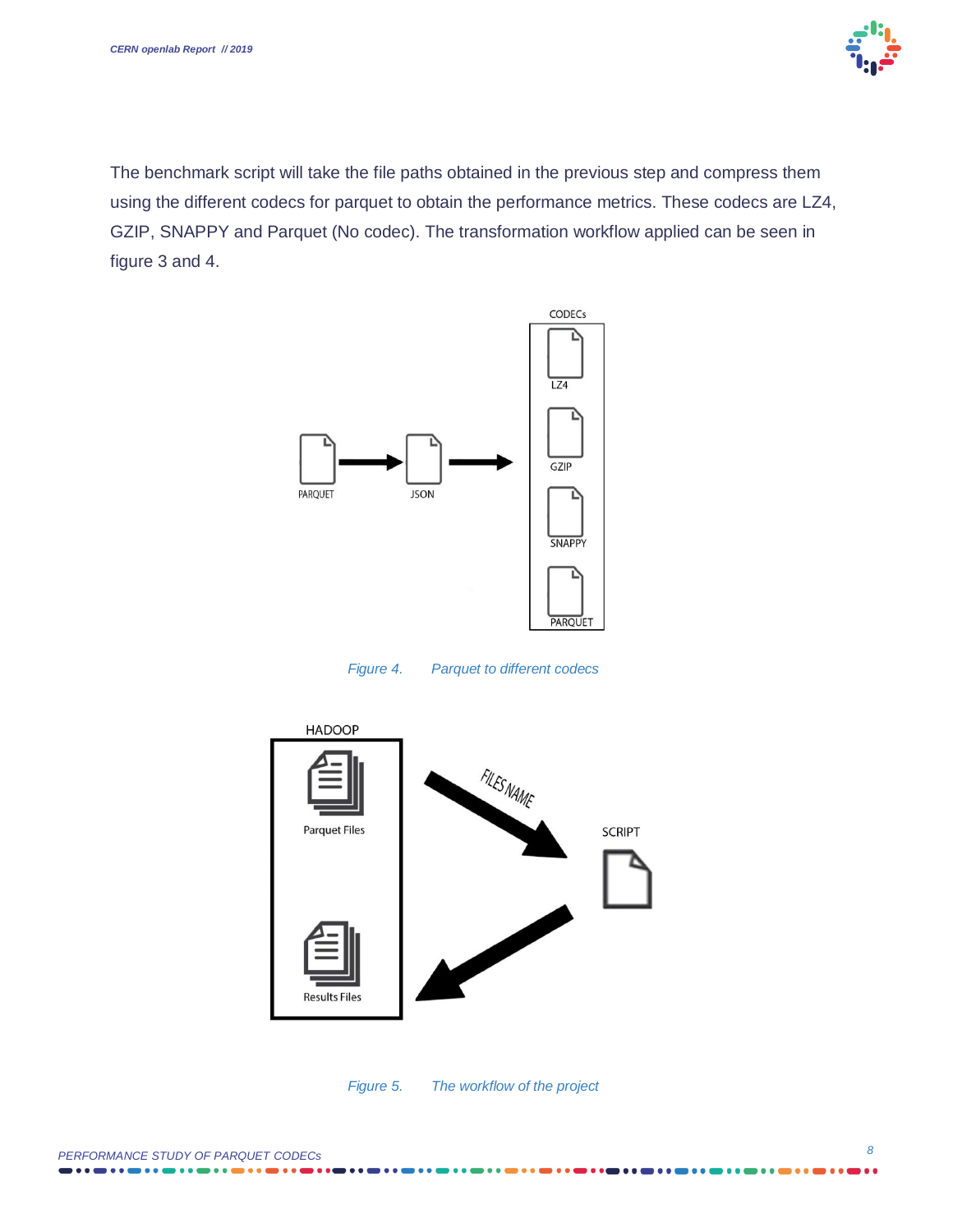#### **4. PERFORMANCE ANALYSIS**

#### **a. INTRODUCTION**

We save the metrics while the script was running on a CSV file with the filename, format, size (KB), size (MB) and time (ms). We used that metrics for the next step, evaluated the CPU time average and the compression rate.

| <b>JSON</b>   | 385951KB | 376MB           | 2009                                          |
|---------------|----------|-----------------|-----------------------------------------------|
| GZIP          | 12076KB  | 11MB            | 3905                                          |
| LZ4           | 14405KB  | 14MB            | 3121                                          |
| <b>SNAPPY</b> | 14724KB  | 14MB            | 3039                                          |
|               |          | 14MB            | 3101                                          |
|               |          | PARQUET 14724KB | ▼ Format ▼ Size (KB) ▼ Size(MB) ▼ Time (ms) ▼ |

*Figure 6. CSV File*

#### **b. COMPRESSION RATE**

We take the json file size and then we compare with the size of the appropriate codec compression, and we take the rate for each file, in that case the best codec is GZIP with a little bit advantage (0,8% and 0,9%). The size from the real files that we used is variable, they are between 17KB to 70GB.

| <b>CODEC</b>  | <b>% COMPRESSION</b> |
|---------------|----------------------|
| GZIP          | 96,8%                |
| 174           | 96%                  |
| <b>SNAPPY</b> | 95,9%                |
| PARQUET       | 95,9%                |

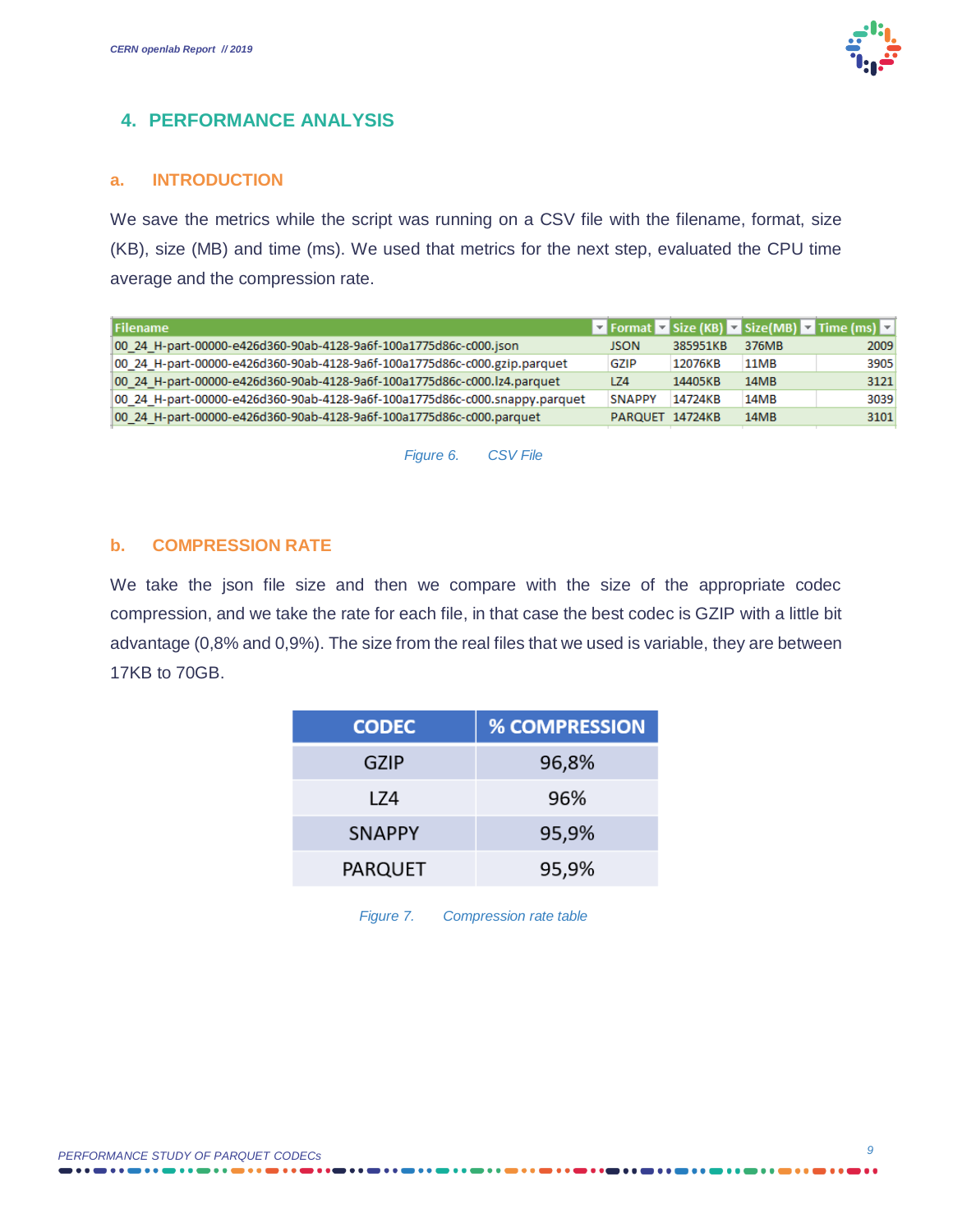#### **c. CPU TIME**

We get the CPU time (ms) just when the script starts the compression. The fastest is LZ4, and GZIP, which is the one with the best compression rate, now we can observe that is the slowest one, and snappy, which have the same compression rate as parquet, now we see that is faster and it is almost equal with LZ4.

| <b>CODEC</b>   | <b>TIME AVG (ms)</b> |
|----------------|----------------------|
| GZIP           | 7784,5               |
| <b>PARQUET</b> | 7157,5               |
| <b>SNAPPY</b>  | 6921                 |
| 174            | 6867                 |

|           | <b>Time AVG table</b> |  |
|-----------|-----------------------|--|
| Figure 8. |                       |  |

#### **5. CONCLUSIONS**

The results show no significant differences among the different codec evaluated. However, LZ4 has overcome in some aspects the other codecs. There isn´t too much difference between Snappy and LZ4, the compression and time percentages difference with LZ4 is 0,1% and we can appreciate the difference with GZIP that it compresses 0,8% more but is 12% slower. The test was done with about 3000 real files with sizes ranging from a few KB to GB from NXCALS. Based on the result we can conclude that despite of the small difference on performance perceived the use of LZ4 instead of snappy (currently used in production for NXCALS) can improve the current performance.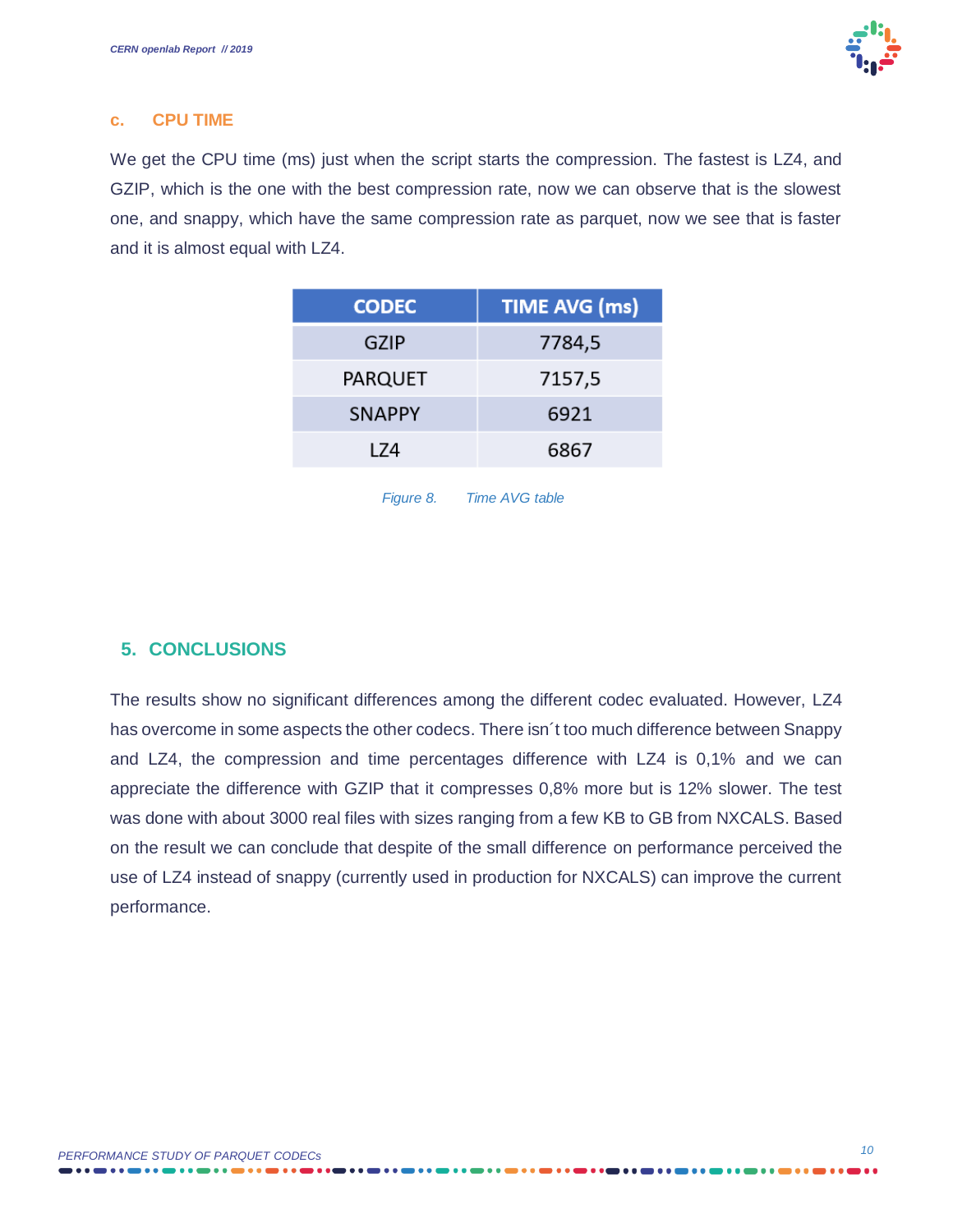



#### **6. NEXT STEPS**

The project was born to serve as a basis for a more advance performance study of the existing codes on regards to a new codec approach that is currently being developed by Oracle, Parse Aware Compression (PAC). Therefore, the next steps are to extend this study with the new codec and determine whether the new approach introduce significant differences and its understand advantages and disadvantages.